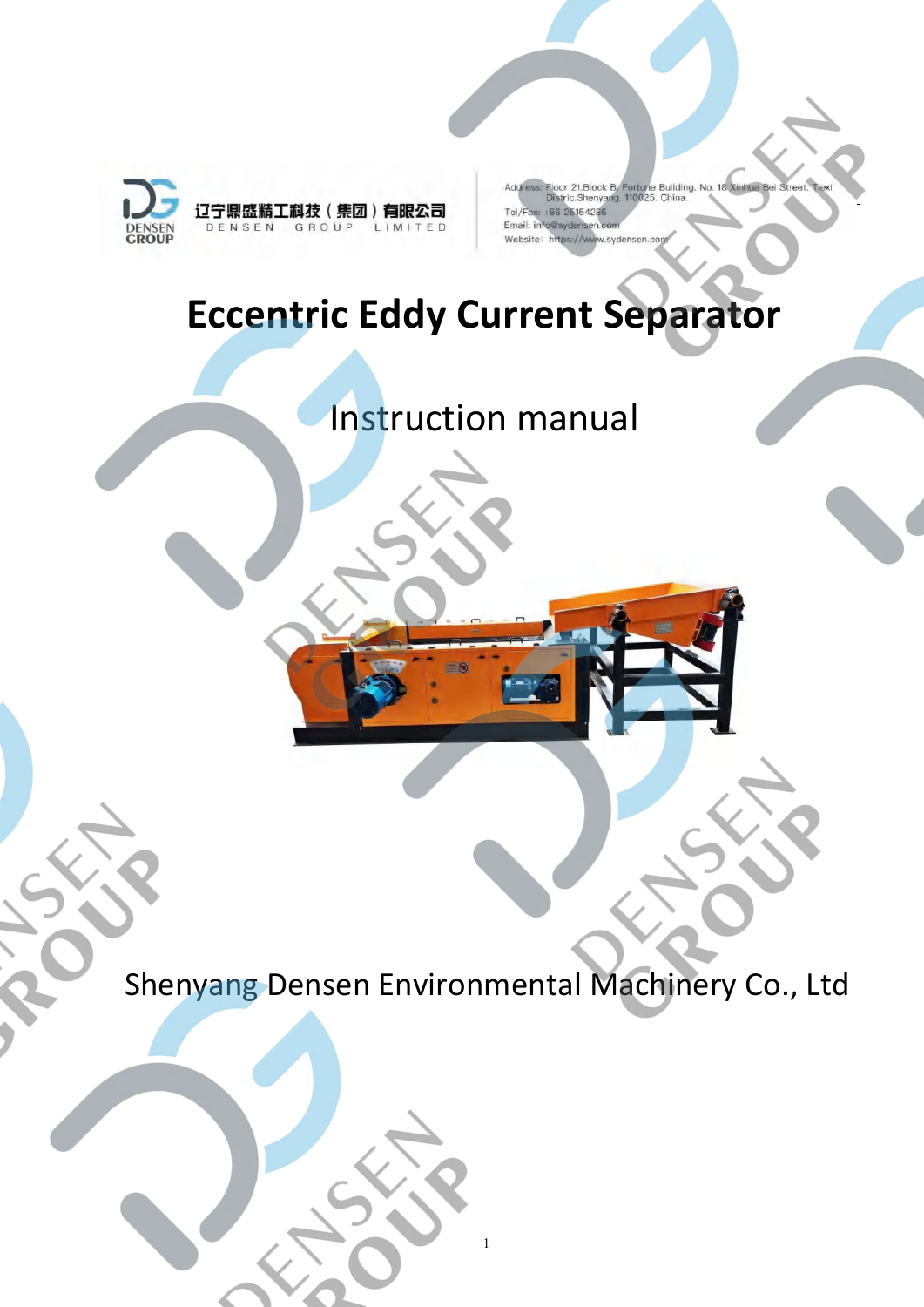<span id="page-1-0"></span>

| 有眼公司<br>圓感<br>GROUP                         | Address: Floor 21.Block B. Fortune Building. No. 18 Xinhua Bei Street. Tiexi<br>Distric.Shenyang. 110025. China.<br>Tel/Fax: +86 25154286<br>Email: info@sydensen.com |
|---------------------------------------------|-----------------------------------------------------------------------------------------------------------------------------------------------------------------------|
| DENSEN<br>LIMITED<br><b>DENSEN</b><br>GROUP | Website: https://www.sydensen.com                                                                                                                                     |
|                                             |                                                                                                                                                                       |
|                                             | <b>Catalogue</b>                                                                                                                                                      |
| 1. Uses and Features.                       |                                                                                                                                                                       |
|                                             |                                                                                                                                                                       |
| 2. Main Technical Parameters.               |                                                                                                                                                                       |
| 3. Working Principle And Structure.         |                                                                                                                                                                       |
| 4. Operational guidelines.                  | 9                                                                                                                                                                     |
|                                             |                                                                                                                                                                       |
| 5. Equipment maintenance.                   | 13                                                                                                                                                                    |
| 6. Equipment maintenance                    | 15                                                                                                                                                                    |
|                                             |                                                                                                                                                                       |
|                                             |                                                                                                                                                                       |
|                                             |                                                                                                                                                                       |
| RIOUT                                       | Joseph                                                                                                                                                                |
|                                             | VR                                                                                                                                                                    |
|                                             |                                                                                                                                                                       |
|                                             |                                                                                                                                                                       |
|                                             |                                                                                                                                                                       |
|                                             |                                                                                                                                                                       |
|                                             |                                                                                                                                                                       |
| SSS                                         |                                                                                                                                                                       |
|                                             |                                                                                                                                                                       |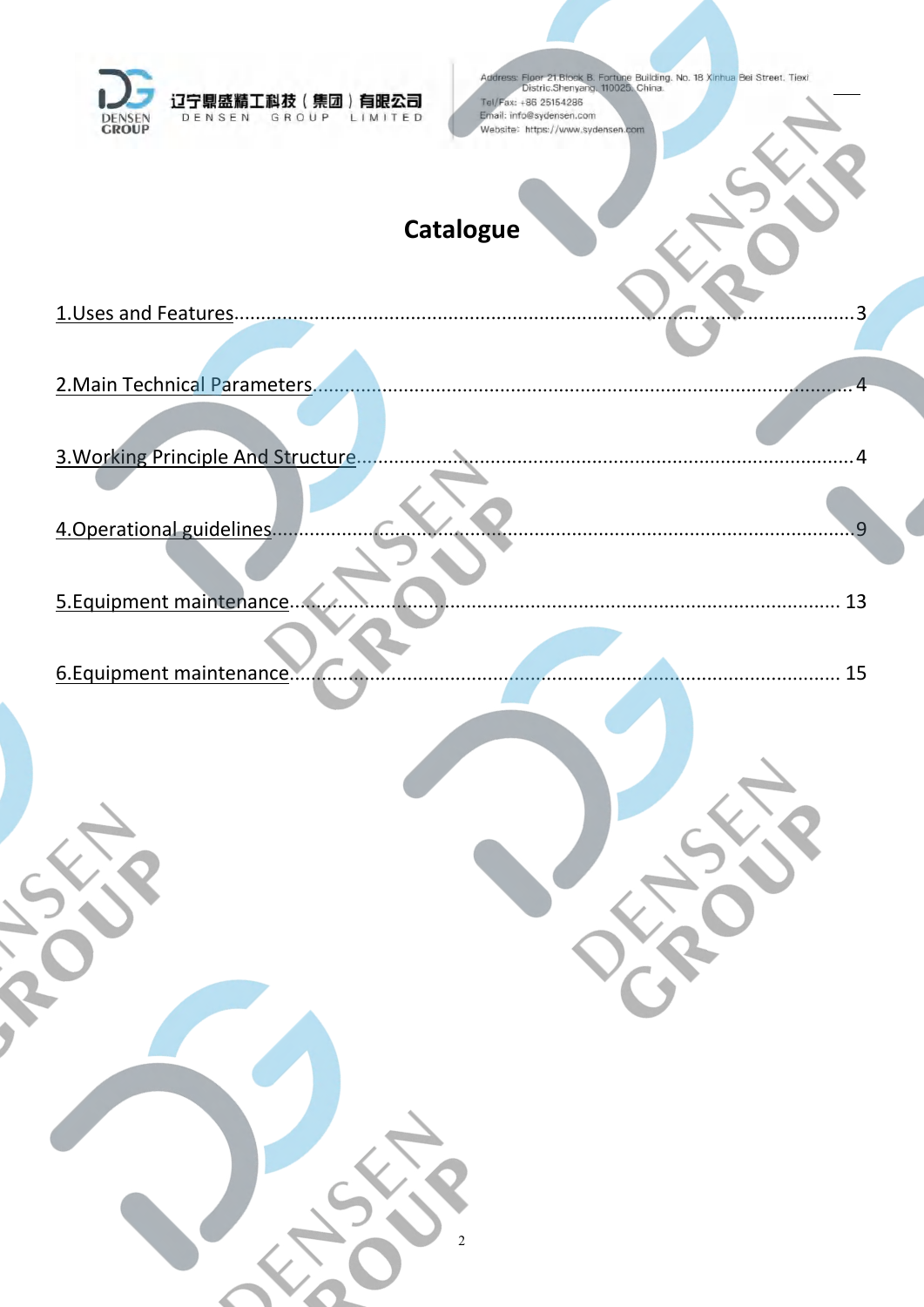

Figor 21.Block B. Fortune Building. No. 18 Xinhua Bei Street. Tiexi<br>Distric.Shenyang. 110025. China. ax: +86 25154286  $Tall$ Email: info@sydensen.com Website: https://www.sydensen.com

#### **1.Uses and Features**

The eccentric rotor eddy current separator is mainly used to recover copper, aluminum and other nonferrous metals from industrial garbage and household garbage waste or to remove nonmetallic impurities from nonferrous metal waste. It can be widely used in environmental protection fields such as garbage treatment, waste electrical appliance recovery and material treatment in nonferrous metal processing industry.

The eccentric eddy current separator has an eccentricity between its eddy current rotor and outer cylinder, which can effectively avoid the equipment damage caused by ferromagnetic materials entering into the concentric-eddy current separator. It is especially suitable for the occasions of complex working conditions such as the sorting of recycled aluminum raw materials, scrap steel treatment, automobile dismantling, home appliance dismantling and household garbage disposal.

The eccentric eddy current non-ferrous metal separator has excellent sorting effect, strong adaptability and reliable mechanical structure for a variety of non-ferrous metals.It has the characteristics of strong repulsion force (adjustable) and high separation efficiency.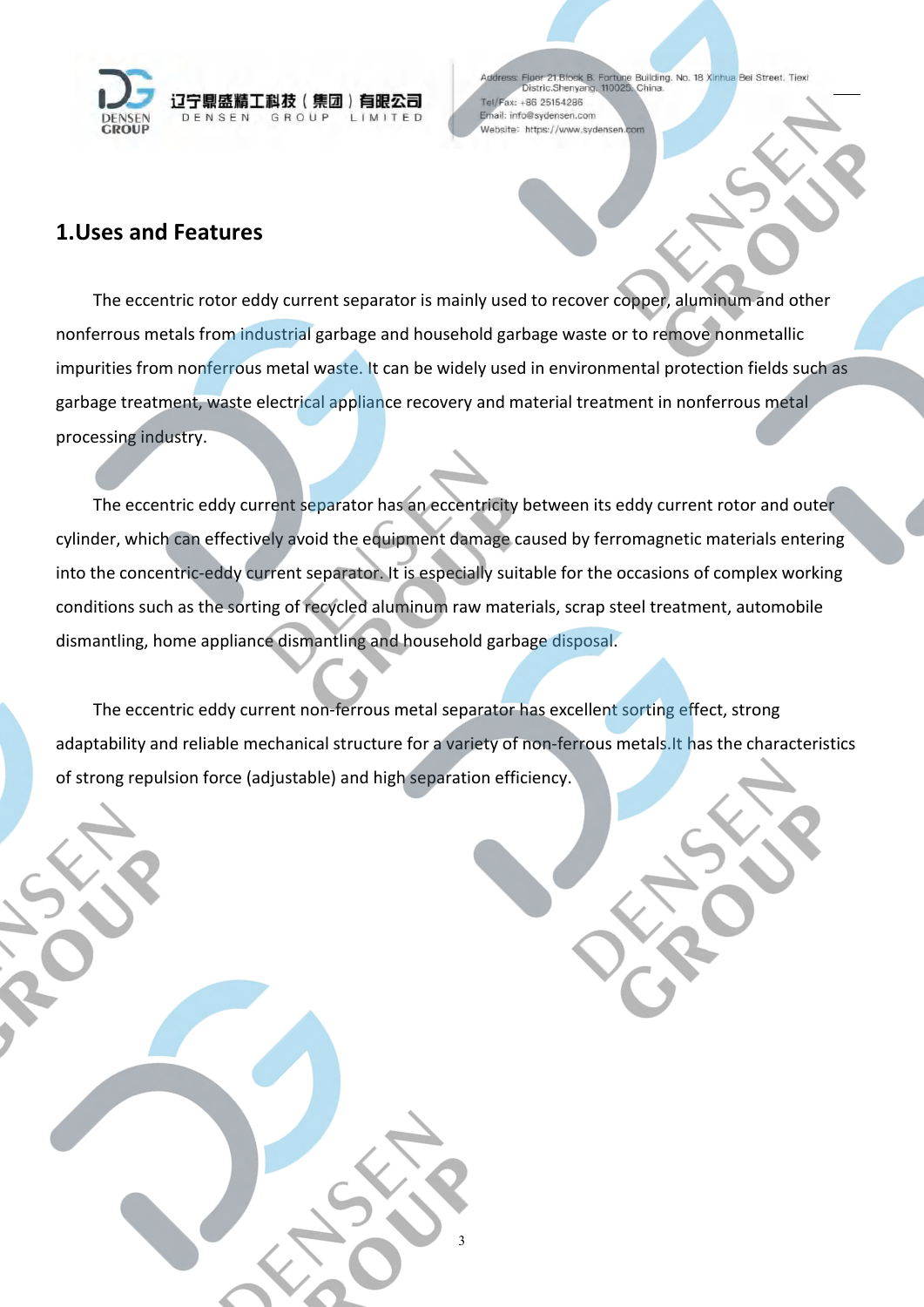

Address: Floor 21. Block B. Fortune Building. No. 18 Xinhua Bei Street. Tiexi<br>Distric. Shenyang. 110025. China. Tel/Fax: +86 25154286 Email: info@sydensen.com Website: https://www.sydensen.com

## <span id="page-3-0"></span>**2[.Main](file://localhost/D:/Dict/8.9.5.0/resultui/html/index.html) [Technical](file://localhost/D:/Dict/8.9.5.0/resultui/html/index.html) [Parameters](file://localhost/D:/Dict/8.9.5.0/resultui/html/index.html)**

| Model          | Rotor Diameter | Rotor Speed | Belt Width | Beit Speed     | Driving Power |
|----------------|----------------|-------------|------------|----------------|---------------|
| WL-40P         | 494 mm         | 0-4000 rpm  | 330 mm     | $0 - 2 \ln(5)$ | 3 Kw          |
| WL-65P         | 494 mm         | 0-4000 rpm  | 520 mm     | $0-2$ $m/s$    | 4 KW          |
| WL-80P         | 494 mm         | 0-4000 rpm  | 670 mm     | $0 - 2$ m/s    | 5.5KW         |
| WL-100P        | 494 mm         | 0-4000 rpm  | 840 mm     | $0 - 2 + n/s$  | 5.5KW         |
| WL-120P        | 494 mm         | 0-4000 rpm  | 1040 mm    | $0 - 2$ m/s    | 5.5KW         |
| WL-140P        | 494 mm         | 0-4000 rpm  | 1240 mm    | $0 - 2 \ln/s$  | 7.5KW         |
| WL-160P        | 494 mm         | 0-4000 rpm  | 1440 mm    | $0 - 2$ m/s    | 7.5KW         |
| <b>WL-180P</b> | 494 mm         | 0-4000 rpm. | 1640 mm    | $0 - 2 + n/s$  | 7.5KW         |
| WL-200P        | 494 mm         | 0-4000 rpm  | 1840 mm    | $0 - 2$ m/s    | 7.5KW         |
| WL-220P        | 494 mm         | 0-4000 rpm  | 2020 mm    | $0 - 2 \ln/s$  | 7.5KW         |

## <span id="page-3-1"></span>**3.Working Principle And Structure**

## **3.1Equipment Appearance**

Figure (1) Real type of eccentric eddy current separator (different models, slightly different appearance)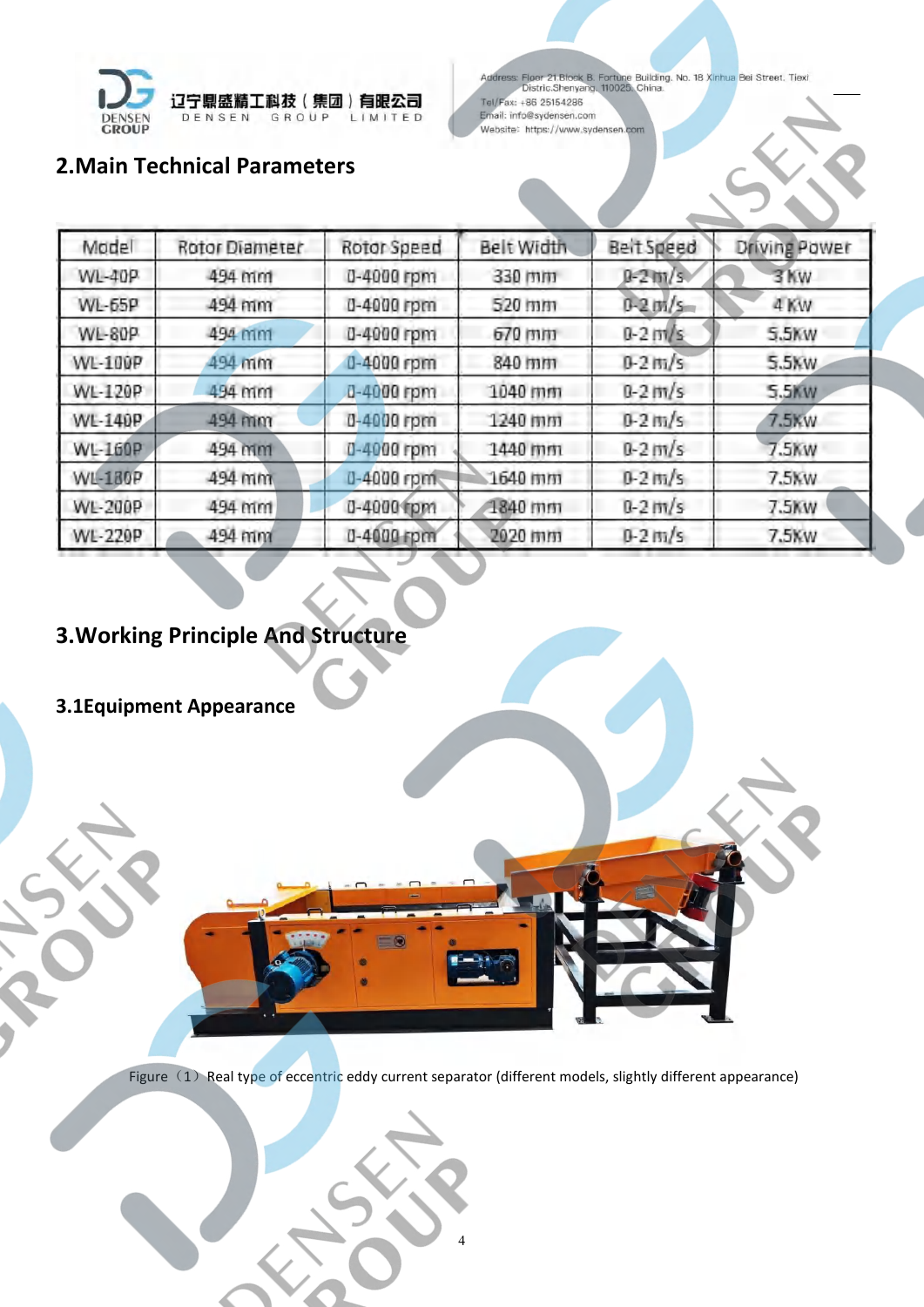

Figor 21.Block B. Fortune Building. No. 18 Xinhua Bei Street. Tiexi<br>Distric.Shenyang. 110025. China. ax: +86 25154286  $Tall/$ Email: info@sydensen.com Website: https://www.sydensen

#### **3.2Working Principle**



Figure $(2)$  Schematic diagram of internal structure of the eccentric eddy current separator

Figure  $(2)$  Eccentric for eddy current separator structure diagram, its working principle is: the belt (1) through the friction drive roller (2) the center A rotation, the rotor (3), with A strong magnetic blocks in high speed rotation around the center of the circle B produces high frequency alternating magnetic field, the belt (1) on the non-ferrous metal materials in high frequency alternating magnetic field produced by the rotor (3) can be induced in vertical direction and the original magnetic field force of lorentz force, the force of the leaping forward along the conveying direction to plate (4), and nonmetallic material in magnetic field force rather than the more excessive plate (4), so as to achieve the purpose of separation.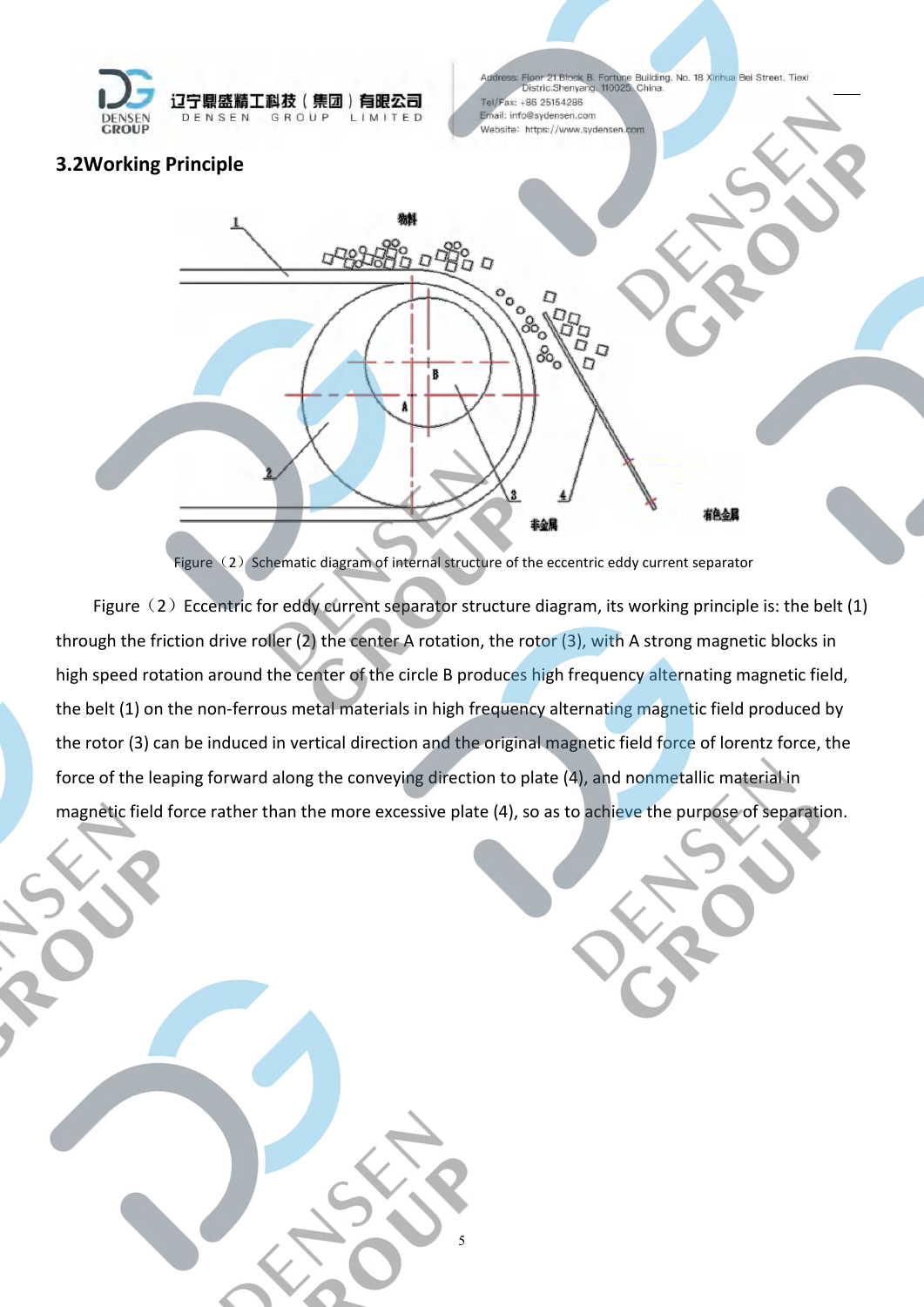

dress: Floor 21.Block B. Fortune Building. No. 18 Xinhua Bei Street. Tiexi<br>Distric Shenyang, 110025. China. Tel/Fax: +86 25154286 Email: info@sydensen.com Website: https://www.sydensen.com



1. The frame housing supports the whole equipment. The frame is a structural frame made of welded section steel. It supports the driving drum, driven drum and high-speed rotating rotor to make the conveyor belt of the whole equipment stable during operation.The hood is used to protect the operator and the equipment.

2. The sorting assembly is composed of reducer motor, driving drum, conveyor belt, driven drum and rotor with motor;The belt-driven motor provides power for the driving drum, which drives the driven drum to rotate through the conveyor belt, so that materials can be transported to the rotor evenly and smoothly at one end of the equipment.The rotor is mounted with a strong magnetic block, which generates a high frequency alternating magnetic field when rotating at high speed.

3.Material dividing device includes material dividing plate and material dividing adjusting device; Adjust the height of the front and back of the feeding plate by adjusting the feeding adjusting device, so as to suit different materials.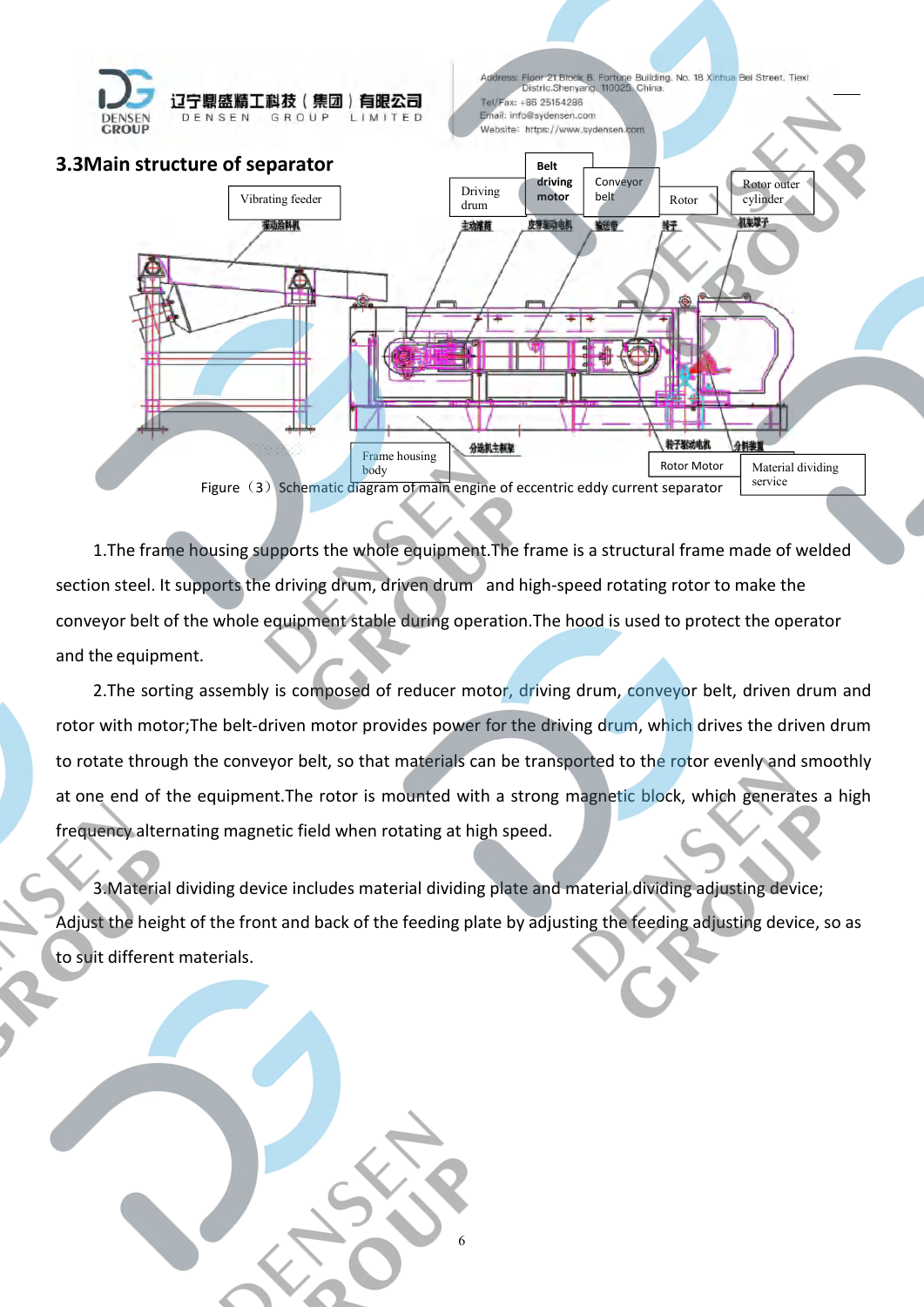

#### **3.4Electric control cabinet structure**





Figure (4) Physical drawing of electric control cabinet assembly (different functions, slightly different)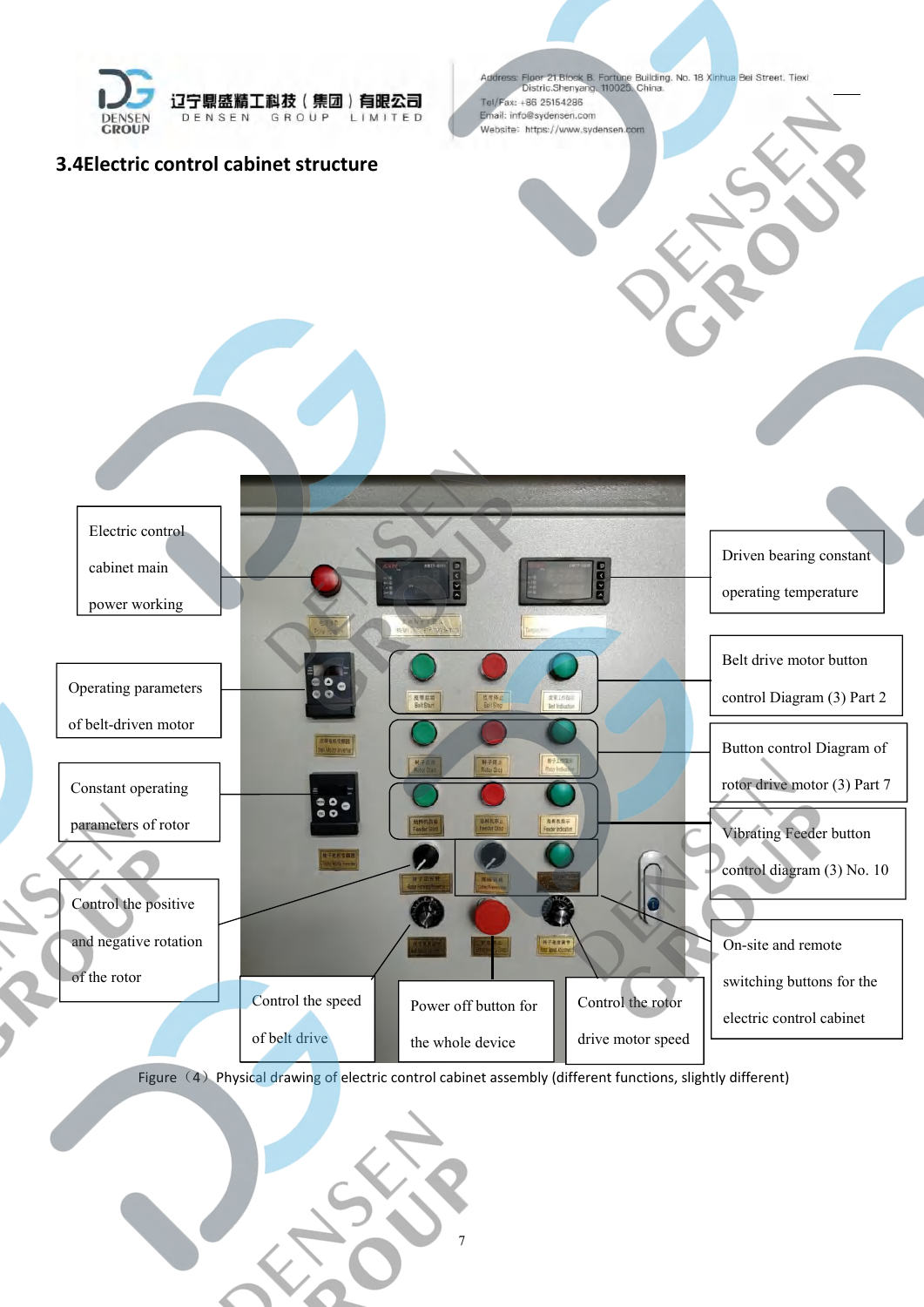

ddress: Floor 21.Block B. Fortune Building. No. 18 Xinhua Bei Street. Tiexi<br>Distric Shenyang, 110025. China.  $TeI/F$ ax: +86 25154286 Email: info@sydensen.com Website: https://www.sydensen.com

Figure  $(4)$  After the completion of the assembly of the electric control cabinet, the physical appearance of the electric control cabinet has been completed. The reserved wiring terminals are shown in Figure (5). Before the start of the equipment, connect the electric control cabinet with the equipment according to the electrical schematic diagram Figure(6).



Figure (5) Internal assembly drawing of electric control cabinet (different functions, slightly different)



Figure  $(6)$  Electrical schematic diagram of the electric control cabinet (different functions, slightly different)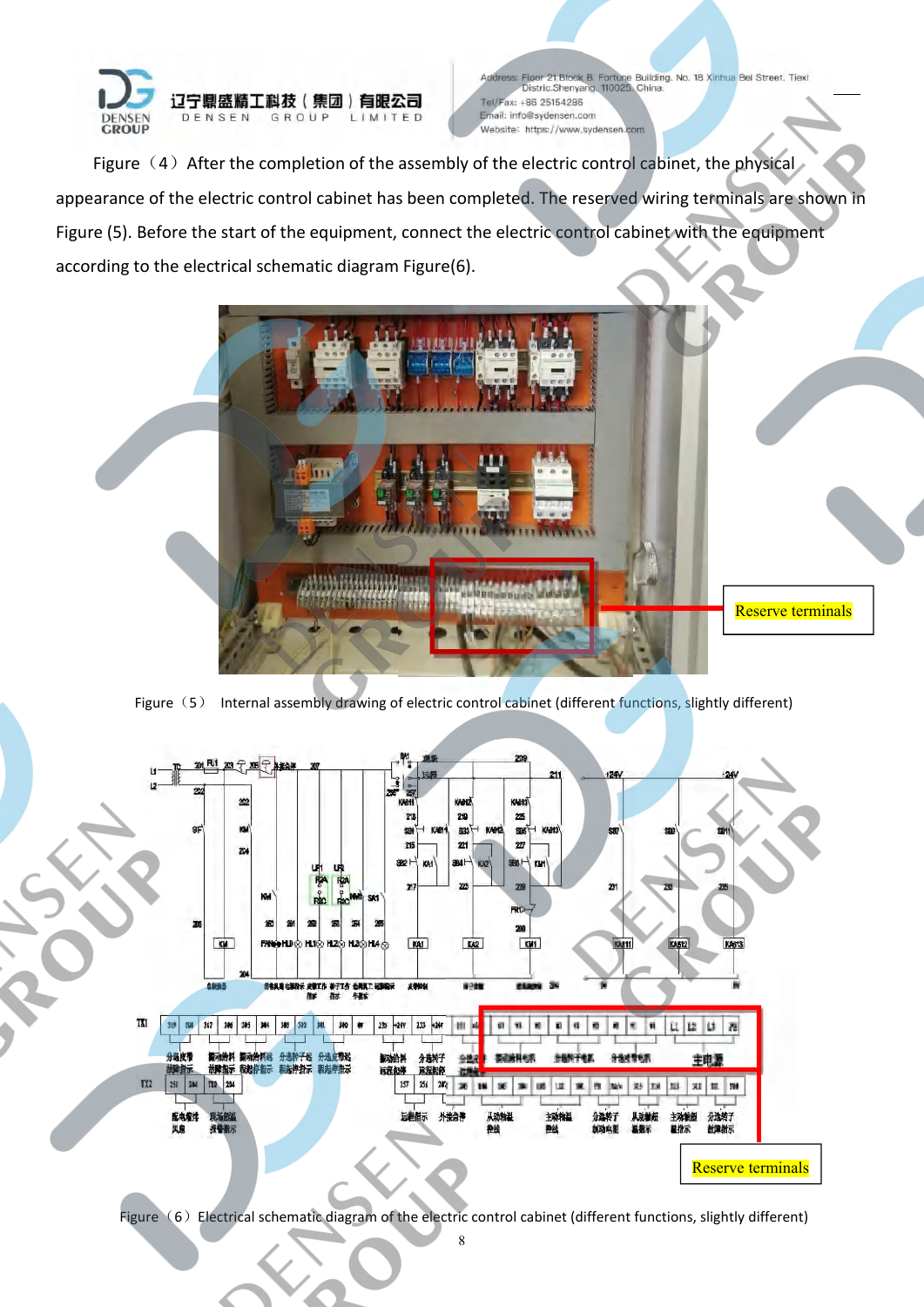

Figor 21.Block B. Fortune Building. No. 18 Xinhua Bei Street. Tiexi<br>Distric.Shenyang. 110025. China. ax: +86 25154286 Email: info@sydensen.com Website: https://www.sydensen.com

## <span id="page-8-0"></span>**4.Operational guidelines**

#### **4.1Installation**

The eccentric eddy current non-ferrous metal separator should be installed on the fixed base, which should have sufficient strength and stiffness.During installation, the foundation should be horizontal and vibration damping pad should be added, and tilt is not allowed.

Fix the control cabinet in an appropriate position, make electrical wiring according to the electrical connection drawing of the control cabinet, and connect the reserved wiring terminals on the power supply of the control cabinet to the wiring terminals of the driving motor of each equipment according to the wiring number.

#### **4.2Commissioning of equipment operation**

1. The electrified belt drives the moto

See if the running direction is correct after the belt drive motor is powered on, as shown in Figure 7. If the running direction is opposite, switch on any two-phase input line of the drive motor after power off, as shown in Figure 8. Power on again to confirm the correct running direction.



Figure  $(7)$  Belt running direction diagram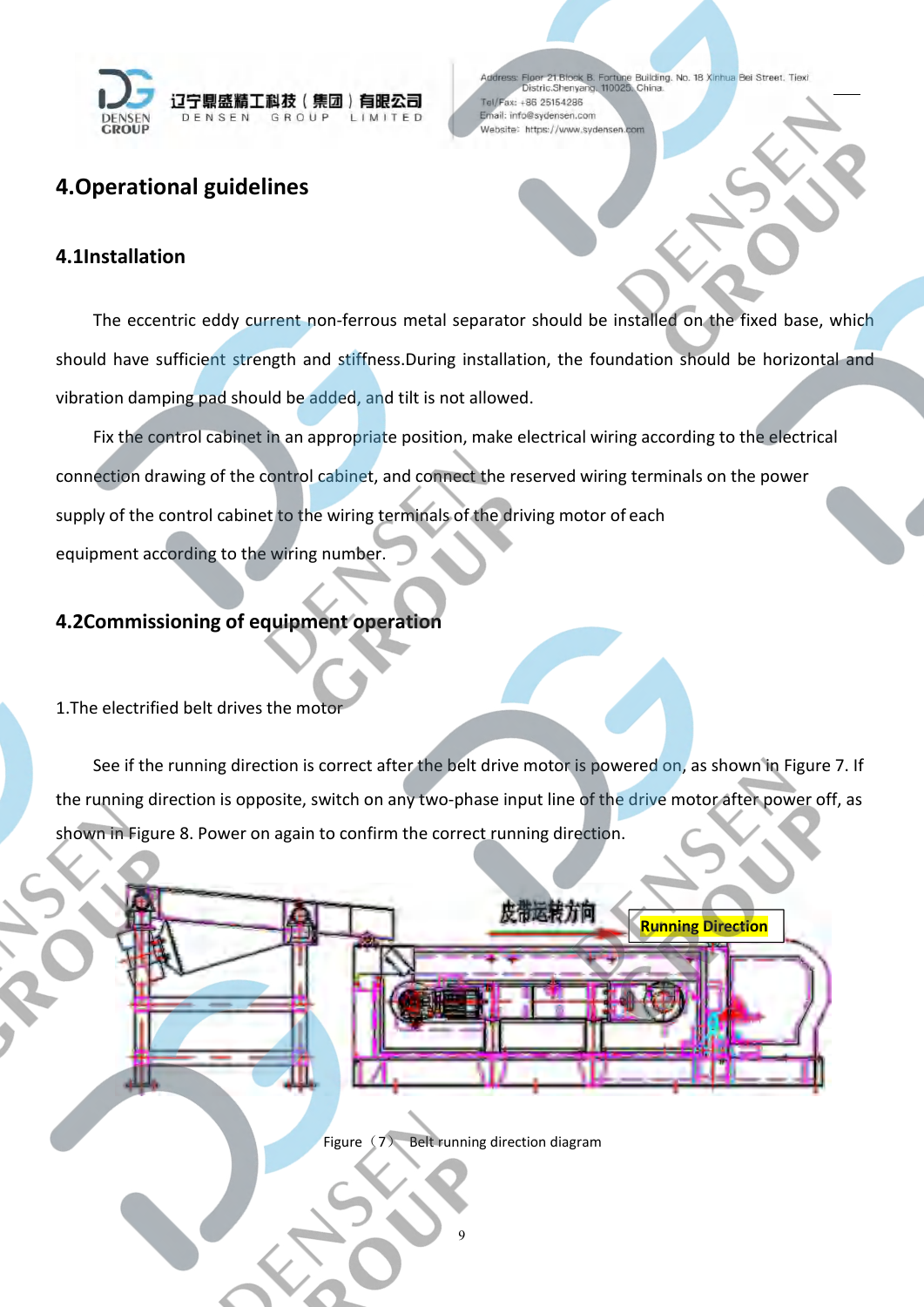

Floor 21.Block B. Fortune Building. No. 18 Xinhua Bei Street. Tiexi<br>Distric.Shenyang. 110025. China. ax: +86 25154286  $Tall$ Email: info@sydensen.com Website: https://www.sydensen.com



Replace any two of the terminals

Figure (8) Wiring terminal diagram of belt driven motor

#### **4.3 Belt deviation adjustment**

After the belt drive motor is started, check whether the belt is running along the center of the driving drum. If the belt is running normally, keep the operation stable for more than 30 minutes before proceeding to the next step.If the belt deviates, it should be adjusted as follows:

Belt deviation adjustment method: Remove the cover plate here and see the position as shown in Figure (9)

Look according to the observation direction in FIG. (10). If the belt runs to the left, adjust the tensioning bolt in FIG. (9) inward, and relax the belt to make the belt run on the normal track.

Look according to the observation direction in Figure (10). If the belt runs to the right, adjust the tensioning bolt in Figure (9) outward to make the belt run on the normal track.



Figure (9) Belt deviation adjustment position diagram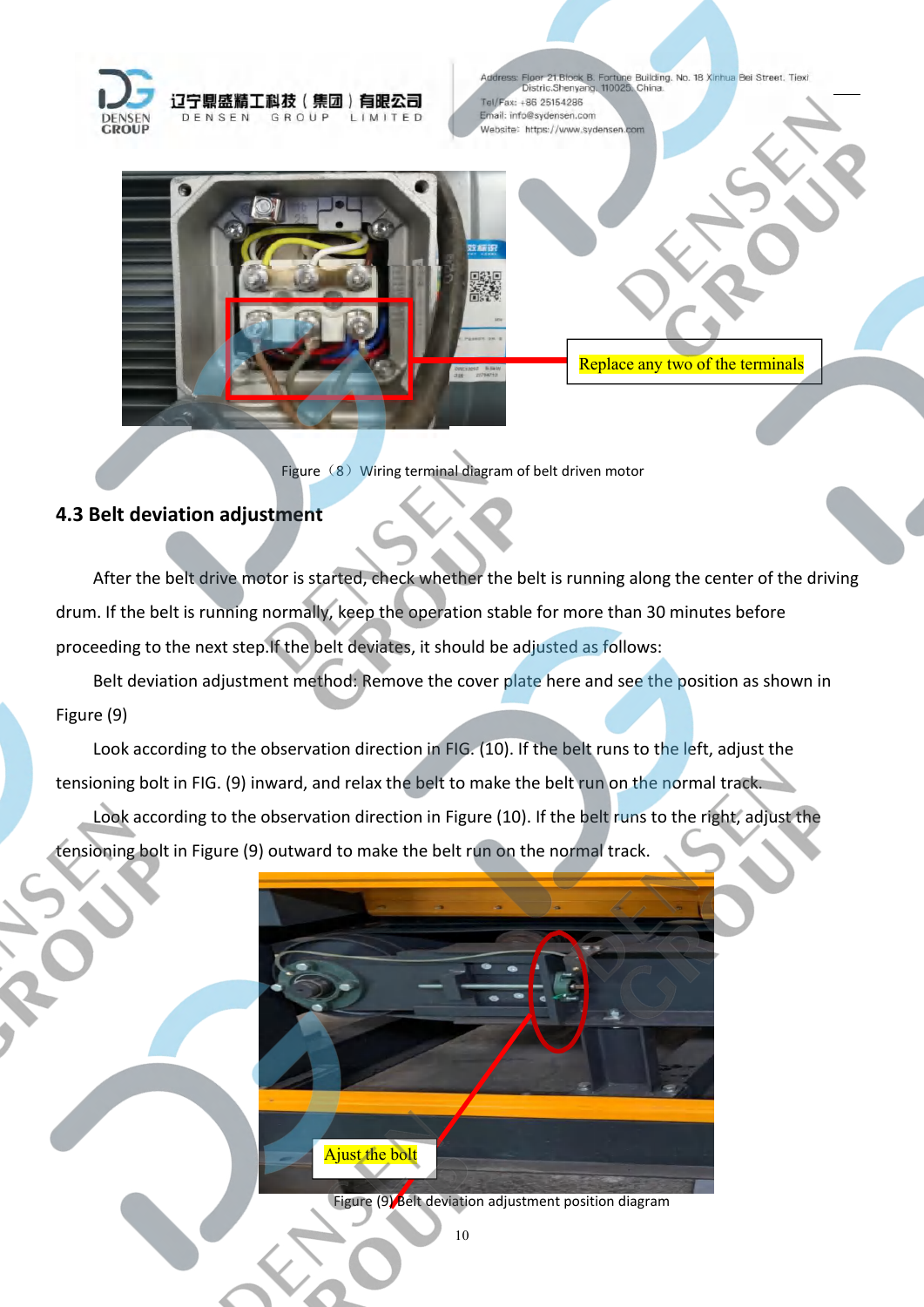

#### **4.4The rotor drive motor is energized**

After the belt is adjusted normally, the rotor drive motor is powered on for operation. The rotor speed adjusting knob in figure (4) is adjusted after power on. The speed should be gradually increased from low to high.

1.Selection of eddy current rotor direction:

When working, the belt speed and the rotation direction of the eddy current rotor should be adjusted according to the handling amount and the specific situation of the nonferrous metal materials (the motor rotation direction should be determined by observing the rotor motor fan) and speed.

When sorting small particle materials (less than 5mm), the direction of the magnetic rotor should be opposite to the running direction of the belt.When sorting large bulk materials (greater than 5mm), the magnetic rotor should run in the same direction as the belt.

2.The deflection position of the eddy current rotor is adjusted as shown in Figure (11).

The eddy current rotor of this machine has five working positions (A, B, C, D and E). The parabola of nonferrous metal is different in different positions. It can be adjusted according to different materials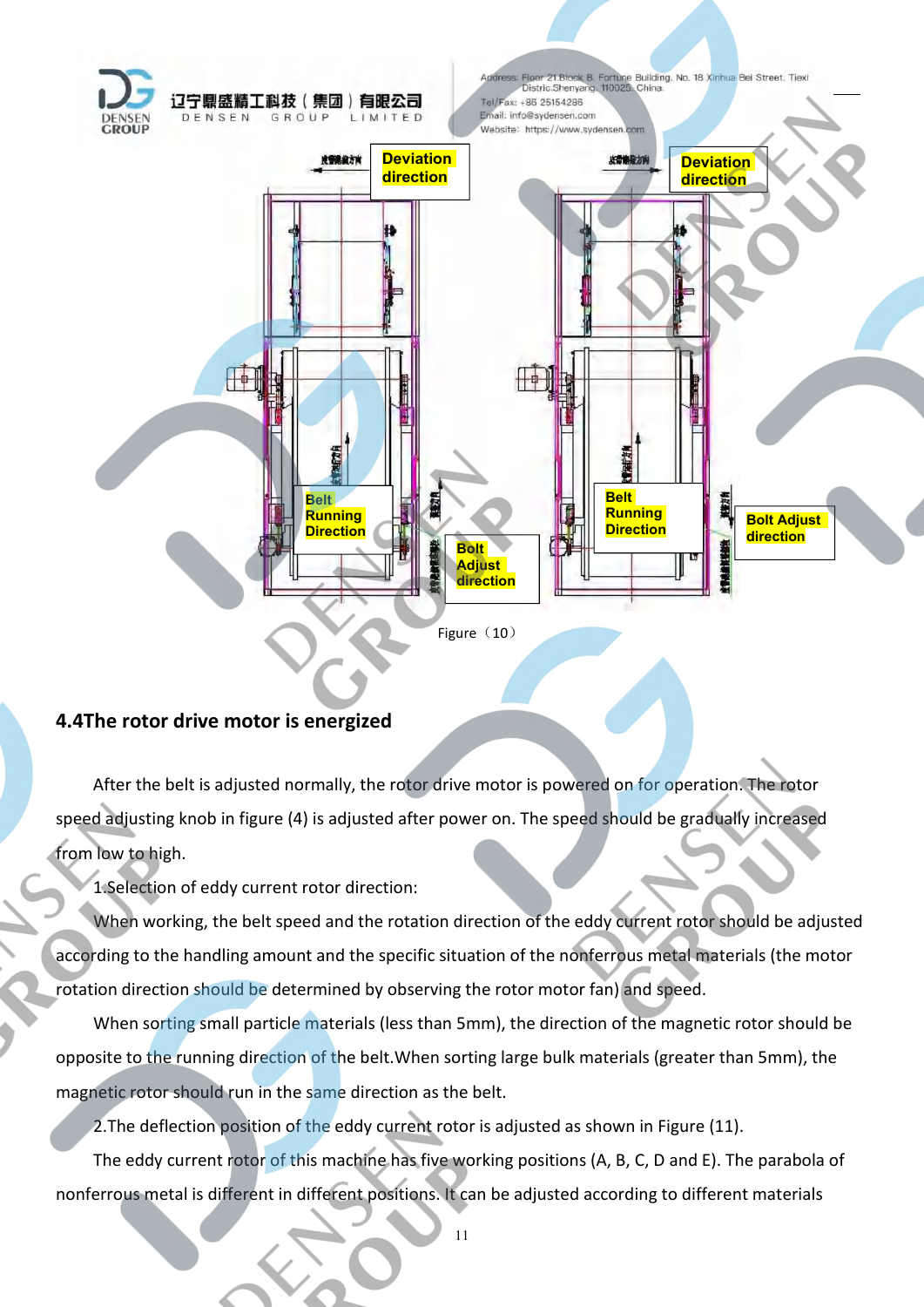

ddress: Floor 21.Block B. Fortune Building. No. 18 Xinhua Bei Street. Tiexi<br>Distric Shenyang, 110025. China. Tel/Fax: +86 25154286 Email: info@sydensen.com Website: https://www.sydensen.com

when used.The adjustment method is as follows;

First, pull out the locating pin and rotate it 90 degrees to fix the locating pin position, then rotate the motor. When the position pointer is close to the position to be adjusted, rotate the locating pin in the opposite direction, then slowly rotate the motor, the locating pin will automatically enter the pinhole.

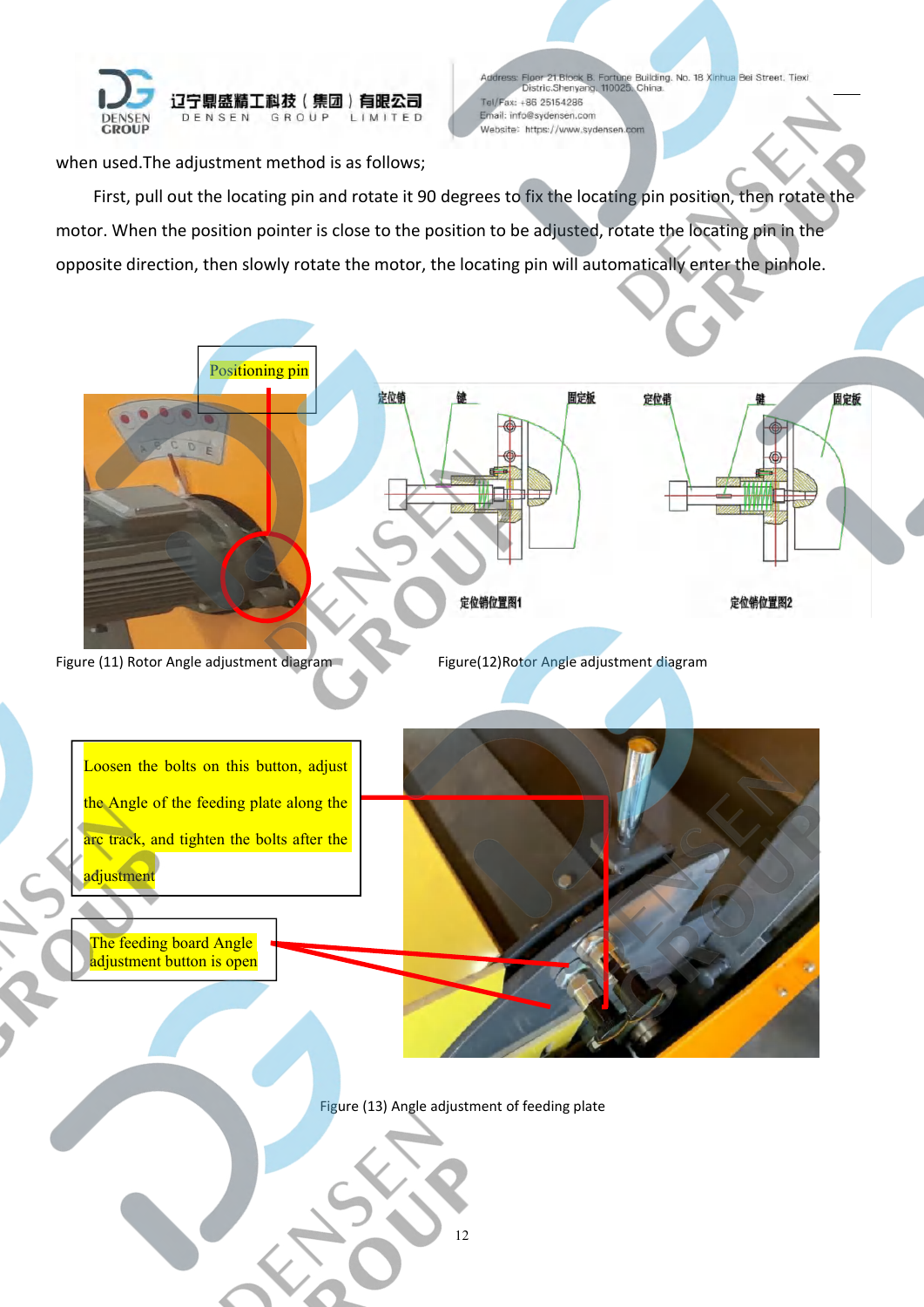

Figor 21.Block B. Fortune Building. No. 18 Xinhua Bei Street. Tiexi<br>Distric.Shenyang. 110025. China. Tel/Fax: +86 25154286 Email: info@sydensen.com Website: https://www.sydensen.com



Figure (14) Adjusting and mounting of the feeding plate before and after

LIMITED

#### rotor speed regulation;

The eddy current rotor motor can be set between 2600 and 3000 (RPM/min), and the belt motor speed can be set between 800 and 1200, which can be adjusted according to the different processing materials.

4. Adjust the Angle and position of the feeding board

Add a small amount of material to the belt, observe the material through the conveyor belt to reach the separation plate at the separation situation, adjust the Angle and position of the separation plate, to achieve the best separation effect after locking the separation plate locking device. Adjustment methods are shown in Figure (13) and Figure (14) :

## <span id="page-12-0"></span>**5.Equipment maintenance**

#### **5.1Equipment lubrication**

The parts to be lubricated by the eccentric eddy current non-ferrous separator include the reducer and the bearing in the operation mechanism.<br>1.Bearing lubrication

All bearings of the equipment are provided with oil injection lubrication ports, oil injection port identification figure (15) oil injection cycle and oil injection

The quantity is shown in the oil injection requirements table Figure: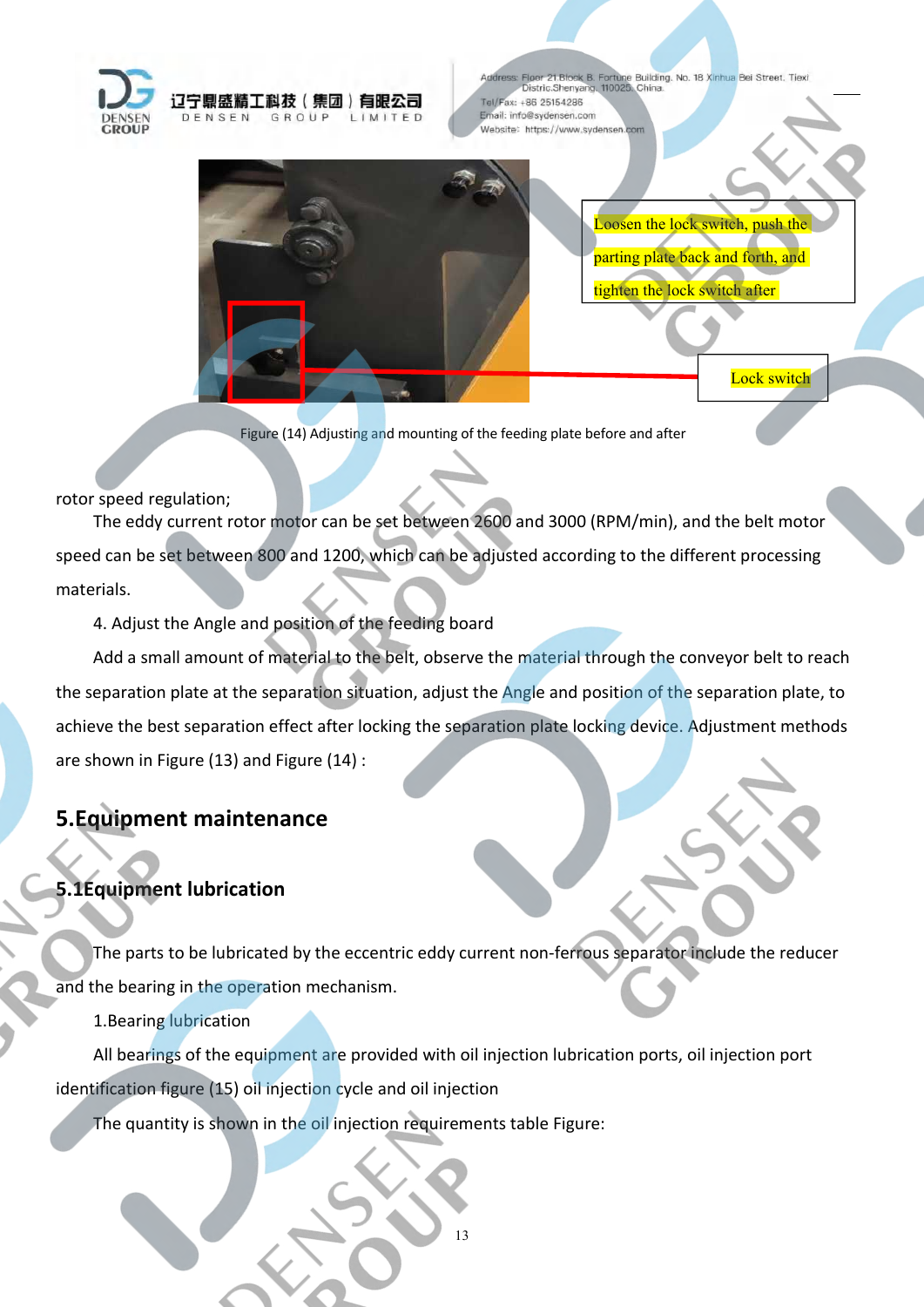

Address: Floor 21:Block B. Fortune Building. No. 18 Xinhua Bei Street. Tiexi<br>Distric.Shenyang. 110025: China. Tel/Fax: +86 25154286 Email: info@sydensen.com Website: https://www.sydensen.com



|               | Figure $(15)$          | Manual injection port identification |                 |               |  |
|---------------|------------------------|--------------------------------------|-----------------|---------------|--|
|               |                        | Oil filling requirement table        |                 |               |  |
| Oil injection | Oiling Brand (Summer / | Types of oils and                    | Oil injection   | Oil injection |  |
| position      | Winter)                | fats                                 | quantity        | cycle         |  |
| High speed    | 2#/1#                  | Lithium base                         | 15 <sub>g</sub> | 1 month       |  |
| filling point |                        | grease                               |                 |               |  |
| Low speed     | 2#/1#                  | Lithium base                         | 80 <sub>g</sub> | 3 months      |  |
| filling point |                        | grease                               |                 |               |  |
|               |                        |                                      |                 |               |  |

note:summer indicates the working environment temperature is more than 20 ℃ and winter means less than 20 degrees

Celsius

## **5.2Regular maintenance**

| Parts                       | Maintenance Work       | After First<br>Time | Every 8 hours<br>(daily<br>inspection) | Every 50<br>hours<br>(weekly<br>inspection) | Every 100<br>Hour | Every 200<br>hours<br>(month<br>check) | According<br>to the<br>demand |
|-----------------------------|------------------------|---------------------|----------------------------------------|---------------------------------------------|-------------------|----------------------------------------|-------------------------------|
| <b>Bearing</b>              | Inspection/lubrication |                     |                                        |                                             |                   |                                        |                               |
| Fuselage<br>Connecting bolt | Check/tighten          | $\sqrt{ }$          | J                                      |                                             |                   |                                        | νI                            |
| Cable                       | Check/tighten          |                     |                                        | $\ensuremath{\mathsf{V}}$                   |                   |                                        | $\sqrt{ }$                    |
| Belt                        | Check/Replace          |                     | $\sqrt{ }$                             |                                             |                   |                                        | $\sqrt{ }$                    |
| The equipment<br>surface    | Clean                  |                     |                                        |                                             | $\sqrt{ }$        |                                        |                               |
| Anchor bolt                 | Check/tighten          | $\sqrt{ }$          |                                        | $\sqrt{ }$                                  |                   |                                        | $\sqrt{ }$                    |
|                             |                        |                     |                                        |                                             |                   |                                        |                               |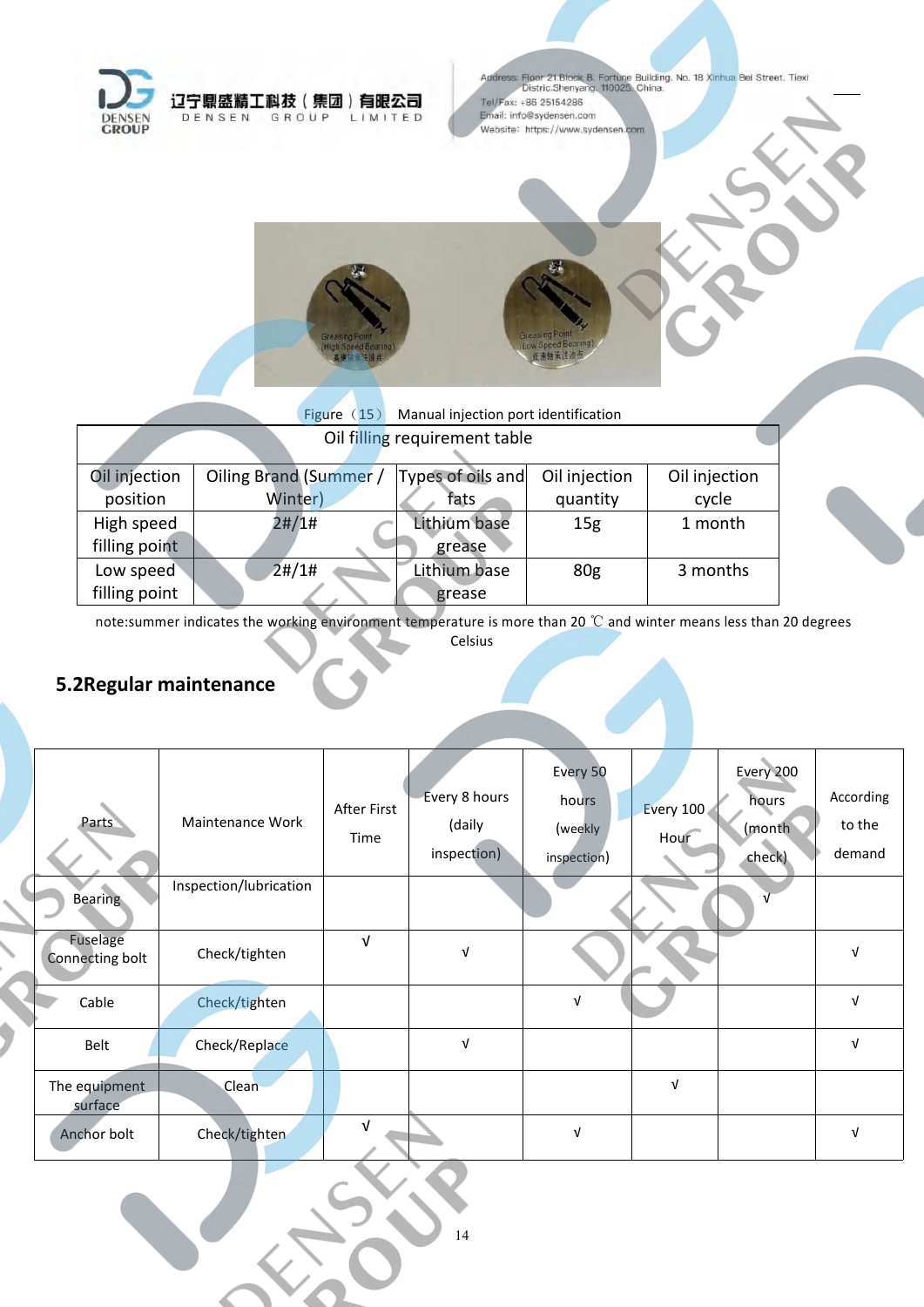

#### dress: Floor 21.Block B. Fortune Building. No. 18 Xinhua Bei Street. Tiexi<br>Distric Shenyang, 110025. China. ax: +86 25154286  $Tall/F$ Email: info@sydensen.com Website: https://www.sydensen.com

#### **5.3Notes for use:**

1.Feeding can be started only after the eddy current separator runs steadily

2.Monitor the temperature of scroll current rotor high-speed bearing. The rotor bearing temperature measuring device diagram Figure(16) is installed in the electric control cabinet of this equipment. When the bearing temperature reaches the set value, the alarm indicator light flashes and gives a beeping alarm.If no alarm indication is found, the equipment will continue to operate and the bearing temperature will continue to rise to the excess heat value set by the temperature controller, the equipment will automatically stop.



Figure  $(16)$  Testing drawing of bearing

3. There is a very high magnetic field on the surface of the eddy current rotor. Please do not bring ferromagnetic or easily magnetized objects close to the eddy current rotor, otherwise it will hurt people. Watches, mobile phones, magnetic cards and other items should not be close to the magnetic system,<br>otherwise it is easy to be damaged in a strong magnetic field;The eddy current rotor will have a high frequency alternating magnetic field when it works, so please do not approach the pacemaker installed.Press the emergency stop button when an emergency occurs.

## <span id="page-14-0"></span>**6.Equipment maintenance**

#### **6.1Belt replacement**

The conveying belt in the equipment is easy to wear out, and it needs to be replaced when the wear is serious. The specific replacement steps of the equipment are as follows.

(1) Remove the door panels on both sides and adjust the belt tightening bolts on both sides to loosen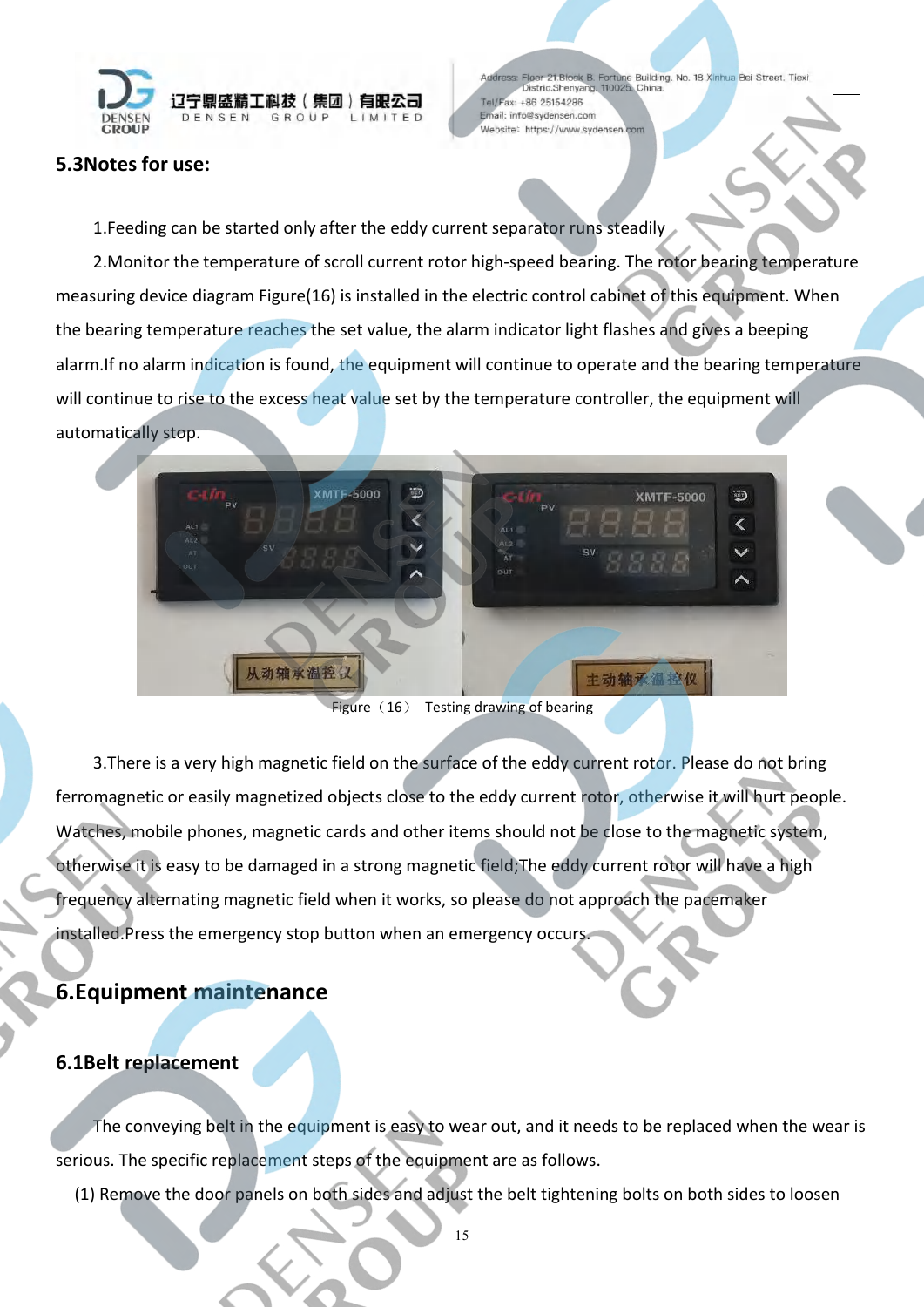

dress: Floor 21.Block B. Fortune Building. No. 18 Xinhua Bei Street. Tiexi<br>Distric Shenyang, 110025. China. Tel/Fax: +86 25154286 Email: info@sydensen.com Website: https://www.sydensen.com

the belt.

(2) The jack worn with the equipment is supported next to the two columns, and the jack is raised to the same height as the outrigger.

(3) loosen the leg bolt and take it out. If the leg is difficult to take out, raise the jack slightly to make the leg out smoothly (remember not to lift the jack too high, so as not to hurt the overall structure of the equipment)

(4) Take back the jack and take it out; Pull the belt out horizontally and install the new belt.

(5) After the installation of the new belt, jack is used to support it in the original position to facilitate the installation of the outrigger.

(6) After the outrigger is installed, tighten the belt, adjust the deviation of the belt and maintain stable operation for more than 30 minutes. Then the door panel can be installed on the rack and work normally.

First: Remove the door pane Secondly: the jack support in the legs measured on the beam

Finally:. Take out the bolt and column, remove the jack, then take out the belt, replace the new belt, and install the leg back to the upright position